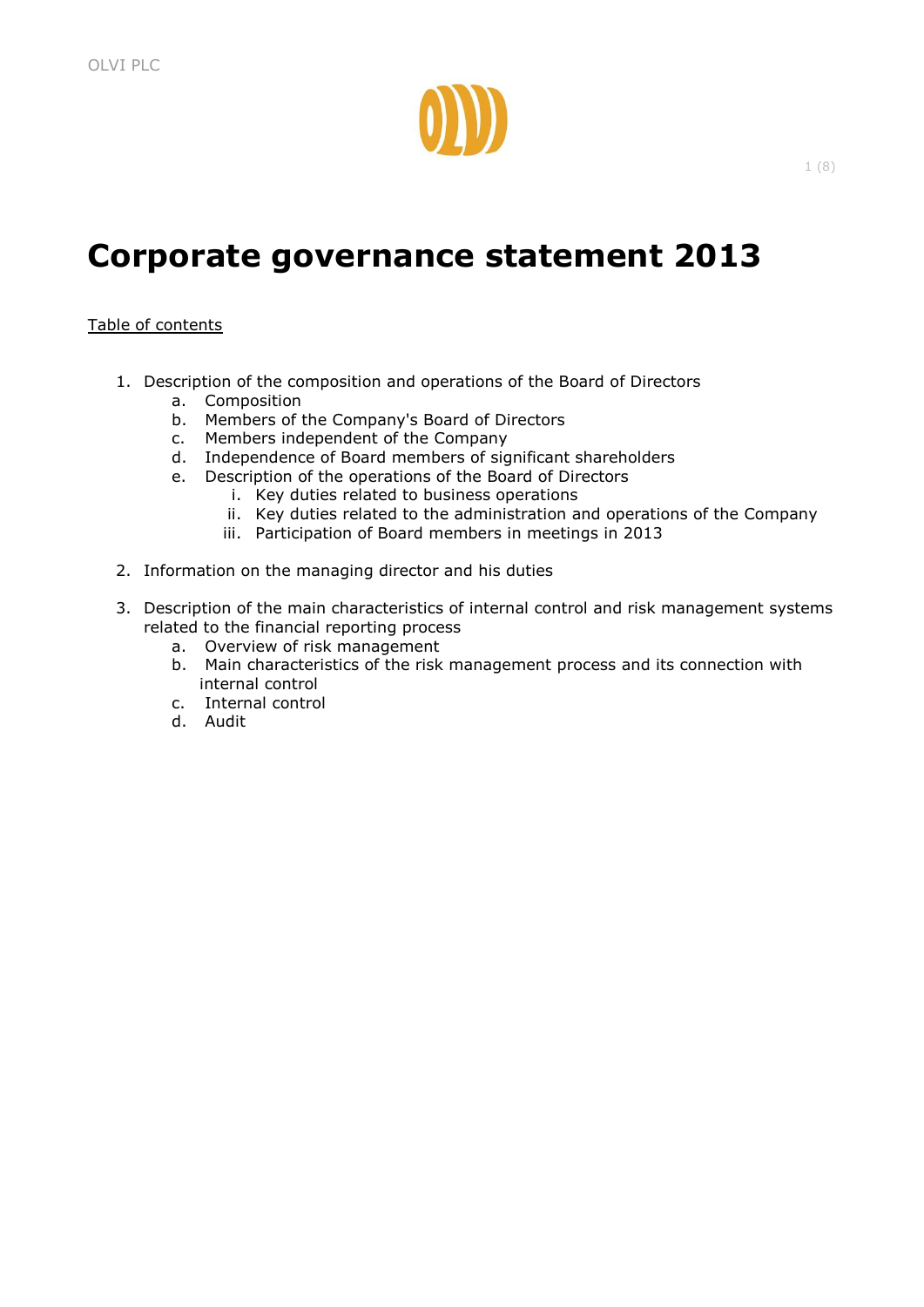

# **Corporate governance statement 2013**

Olvi plc (hereinafter "the Company") complies with the Corporate Governance Code for listed companies published by the Finnish Securities Market Association, which entered into force on 1 October 2010. This statement was prepared in accordance with Recommendation 54 of the corporate governance code.

The Company's Board of Directors has processed this statement, and it was prepared as a statement separate from the Board of Director's report. The statement is not updated during the financial period, but up-to-date information on the subject areas included in it is presented on the Company's website at [www.olvi.fi.](http://www.olvi.fi/)

The Corporate Governance Code is publicly available on the website of the Securities Market Association at [www.cgfinland.fi.](http://www.cgfinland.fi/)

## **1. Description of the composition and operations of the Board of Directors**

Composition

The Board of Directors includes at least four (4) and at most six (6) members elected by the General Meeting. Their term of office lasts until the close of the General Meeting following their election. In 2013, the Board of Directors was composed of five (5) members. The names of the candidates for Board members and their personal details are published on the Company's website together with the notice of the General Meeting.

The Board of Directors annually assesses the independence of its members and reports which Board members it determines to be independent of the Company and its significant shareholders.

In 2013, the members of the Company's Board of Directors were:

*Heikki Hortling*, b. 1951 M.Sc. (Econ.) Chairman of the Board since 1998 Vice chairman of the Olvi plc Board of Directors 1987–1997

*Esa Lager*, b. 1959 LL.M. M.Sc. (Econ.) Chief Financial Officer of Outokumpu Oyj Vice chairman of the Olvi plc Board of Directors Member of the Olvi plc Board of Directors since 2002 Chairman of the Olvi plc Board of Directors 14 April 2004 to 2 September 2004

*Heikki Sinnemaa*, b. 1949 LL.M. with court training Member of the Olvi plc Board of Directors since 2004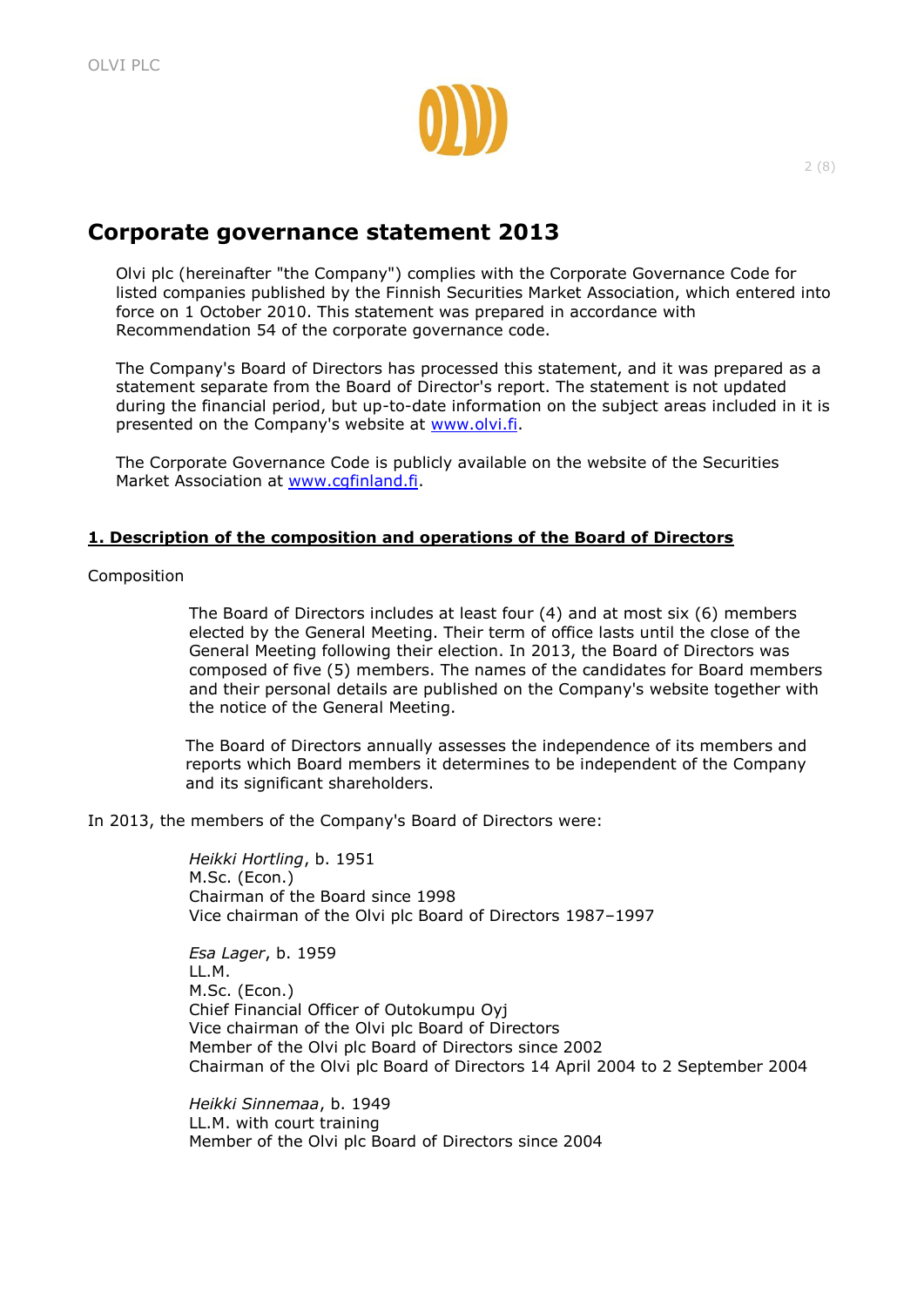

## *Tarja Pääkkönen, b.* 1962

D.Tech. (Business strategy), M.Sc. Engineering (Construction) Boardman Oy, partner, shareholder and member of the Board Member of the Olvi plc Board of Directors since 2010

*Jaakko Autere*, b. 1963 M.Sc. (Econ.) Member of the Olvi plc Board of Directors since 2011

The remuneration of Board members and key memberships in other companies are presented on the Company's website.

Mikko Paananen, director, LL.M. with court training, acted as the secretary of the Board (until 16 October 2013).

Members of the Board of Directors independent of the Company

Among the Board members, Esa Lager, Tarja Pääkkönen, Jaakko Autere and Heikki Sinnemaa are independent of the Company.

Independence of Board members of significant shareholders

Among the Board members, Esa Lager, Tarja Pääkkönen and Jaakko Autere are independent of significant shareholders.

Description of the operations of the Board of Directors

The operations of the Board of Directors comply with valid legislation, guidelines issued by the stock exchange, other guidelines of the authorities and the Company's Articles of Association.

The Board shall see to the administration of the Company and the appropriate organisation of its operations. It also decides on matters on which the Articles of Association, an act of law or another regulation require a decision by the Board. The Board has general competence in all matters, except in those in which the law or the Articles of Association impose competence on another organ of the Company. The Board decides upon convening the General Meeting and prepares the agenda.

The Board is also responsible for the execution of the decisions of the General Meeting. The Board shall act in the best interests of the Company in all situations.

It is the duty of the Board of Directors to direct the operations of the Company so that they generate the highest possible added value on invested capital, taking the expectations of the different stakeholders into account.

The Board of Directors evaluates its operations annually through internal selfassessment, where, for example, the Board's operating methods and the implementation of its rules of procedure are evaluated.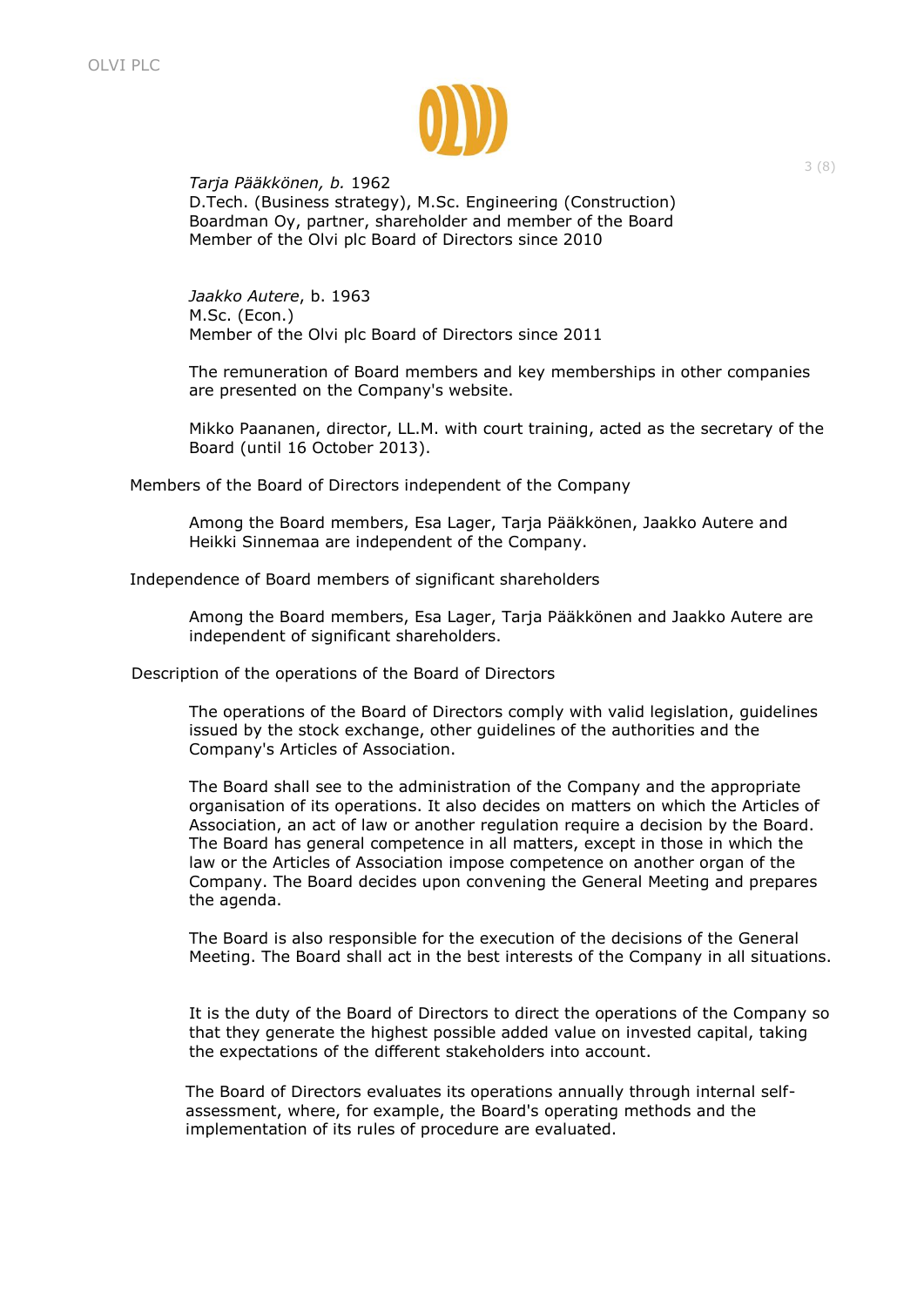

Key duties related to business operations:

- $\checkmark$  confirming the Company's values and operating methods and monitoring their implementation
- $\checkmark$  authorising the Company's basic strategy and continuously monitoring its implementation
- $\checkmark$  determining the Company's dividend policy and making a proposal on the amount of dividends to be paid to the General Meeting
- $\checkmark$  discussing and adopting the interim reports and financial statements
- $\checkmark$  monitoring the development of the Company's business operations by means of monthly reports and other material issued by the Company's management
- $\checkmark$  authorising the annual budget and the total amount of investments on the basis of the strategy and monitoring their implementation
- $\checkmark$  separately deciding upon all major and strategically significant investments as well as corporate acquisitions and sales
- $\checkmark$  deciding upon all major financing arrangements.

Key duties related to the administration and operations of the Company:

- $\checkmark$  confirming rules of procedure for itself, which shall be revised annually
- $\checkmark$  evaluating its own operations internally once a year
- $\checkmark$  appointing and dismissing the managing director and deciding on his or her terms of employment and remuneration system setting personal objectives for the managing director annually and evaluating their implementation
- $\checkmark$  appointing and dismissing the deputy to the managing director
- $\checkmark$  electing the Management Group of the parent company and members of the Boards of Directors of the subsidiaries and deciding on their employment
- $\checkmark$  electing the members of the Group's Management Group and deciding on their employment
- $\checkmark$  deciding on the Company's organisational structure and any major changes thereto
- $\checkmark$  authorising the guidelines for fees and other benefits paid to employees as well as the incentive systems
- $\checkmark$  being responsible for ensuring that the Company's accounts, the financial monitoring systems, internal audit and risk management have been organised in accordance with the Company's administrative principles
- $\checkmark$  deciding on the right to sign for the Company
- $\checkmark$  ensuring the existence of central principles and policies concerning good governance.

The number of meetings during the previous financial period was seventeen (17), of which six (6) were telephone meetings.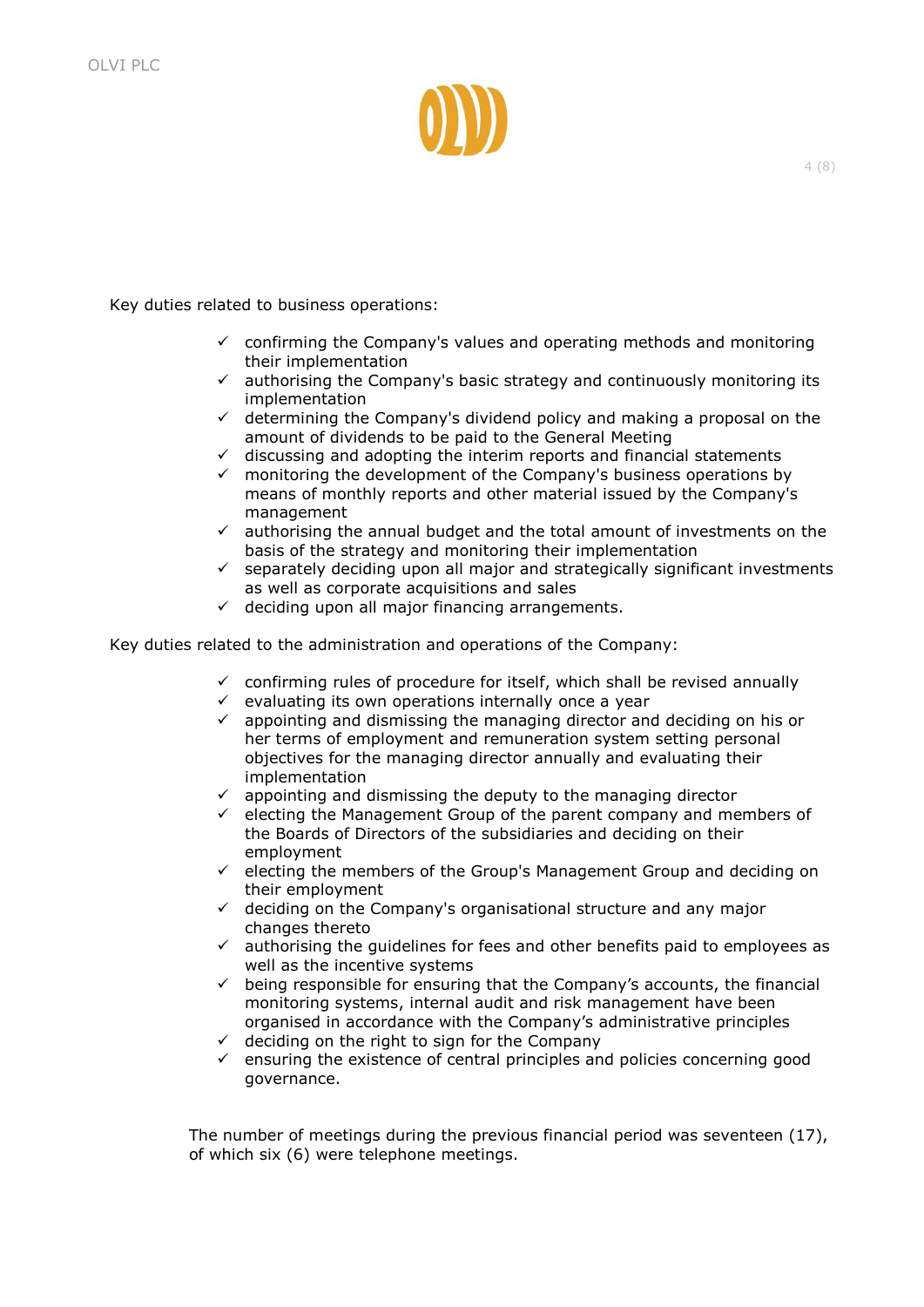

Participation of members in meetings in 2013:

- $\checkmark$  Heikki Hortling 94.0%
- $\checkmark$  Esa Lager 100.0%
- $\checkmark$  Heikki Sinnemaa 100.0%
- Tarja Pääkkönen 100.0%
- Jaakko Autere 94.0%

# **2. Information on the managing director and his duties**

Lasse Aho (b. 1958), M.Soc.Sci., has been the Company's managing director since 2004.

The managing director shall conduct the executive management of the Company in accordance with the instructions and orders given by the Board of Directors. The managing director may undertake measures that are unusual or extensive in view of the scope and nature of the activities of the Company only if so authorised by the Board of Directors or if it is not possible to wait for a decision by the Board of Directors without causing material damage to the operations of the Company. In the latter case, the Board of Directors shall be informed of the measures as soon as possible. The managing director shall supervise the compliance of the Company's accounts with the law and ensure that its financial affairs have been arranged in a reliable manner. The managing director shall provide the Board of Directors and its members with information that is necessary for dealing with the duties of the Board of Directors. The managing director acts as the presenting official at Board meetings. If he or she wishes, he or she may invite other persons included in Company management to Board meetings to present matters falling within their area of responsibility.

The managing director is assisted by the Management Group, which during 2013 included Ilkka Auvola, sales director; Olli Heikkilä, marketing director; Pia Hortling, product development and purchasing director; Tuijja Karppanen, Group CFO; Lauri Multanen, production director; and Marjatta Rissanen, customer service and administrative director.

To ensure the central position of the managing director and the efficient implementation of Corporate Governance, the Board of Directors is responsible for the appointment and dismissal of the managing director. The terms of employment of the managing director are defined in a written managing director contract, which is approved by the Board of Directors.

The managing director reports to the Board of Directors and keeps the Board sufficiently informed of the Company's business environment, such as customers, the competitive and market situation and the Company's financial position and development.

The managing director's period of notice is six (6) months, or three (3) months if the managing director resigns himself or herself. The salary for the notice period,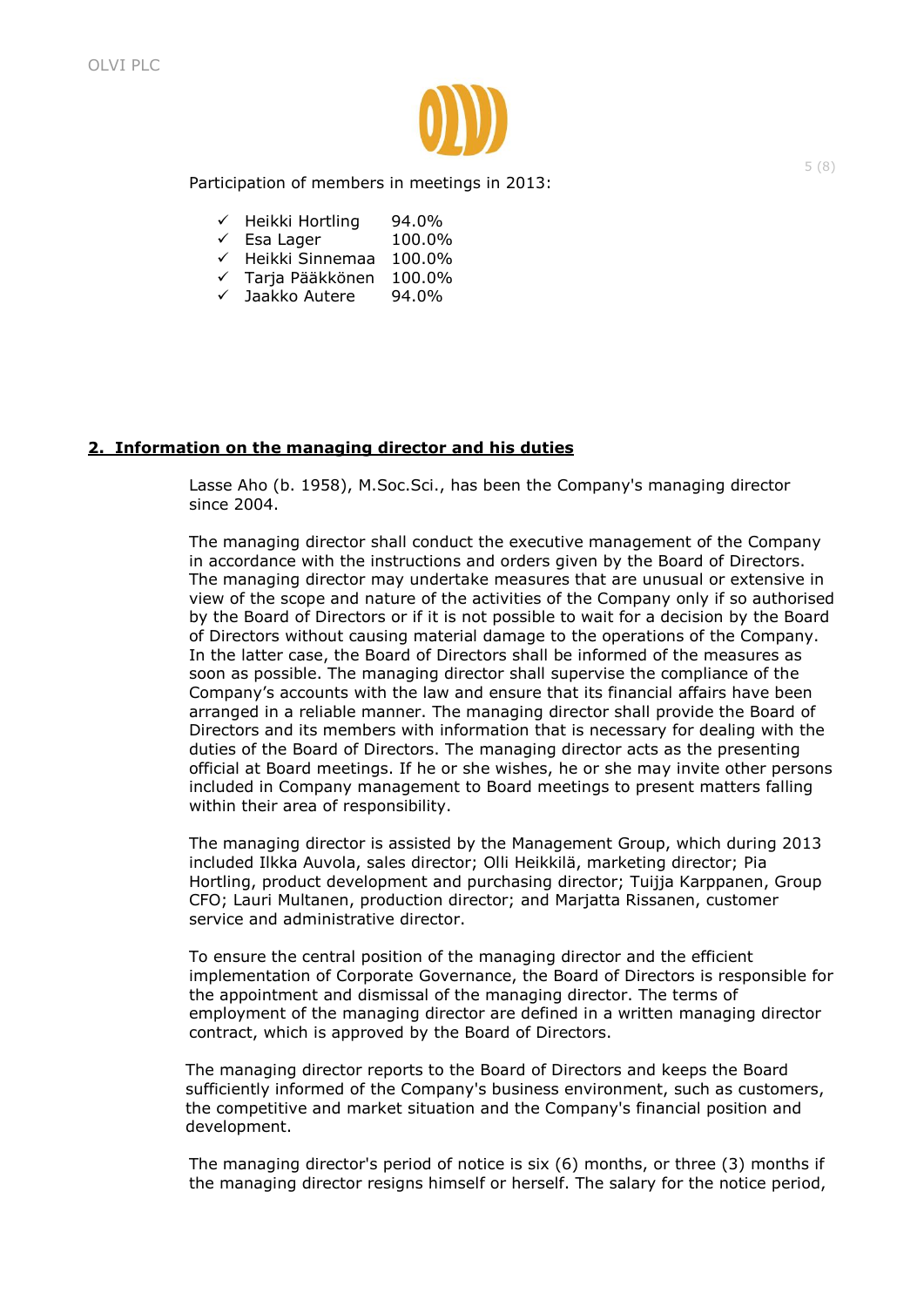

retirement age and the criteria for determining pension are presented on the Company's website.

## **3. Description of the main characteristics of the internal control and risk management systems related to the financial reporting process**

#### **Overview of risk management**

The Board of Directors is responsible for the risk management of the Company and its Group and the internal control of business operations. The Board of Directors deals with and authorises the Company's strategy, in connection with which the risks related to business operations and other operating environment are also annually surveyed.

The Group's risk management and anticipation of market changes form an important part of the management's everyday operations to secure the continuity of business operations.

#### **Main characteristics of the risk management process and its connection with internal control**

Risk management contributes to the achievement of set targets, making efforts to avoid unwanted operational and financial surprises. Furthermore, risk management aims to identify and utilise any business opportunities that may arise.

Risk management aims for a proactive way of operating, a comprehensive picture and a starting point in business strategy. The Company's Board of Directors and the operating management play a key role in the implementation of risk management. The Group's operational risks include risks related to production plants and production, personnel risks and data security risks.

The Group aims to minimise production risks through clearly documented processes, automation, quality management systems and clear procedures for decision-making and supervision.

Insurance policies have been taken out to prepare for property damage and business interruptions. Insurance coverage is reviewed regularly.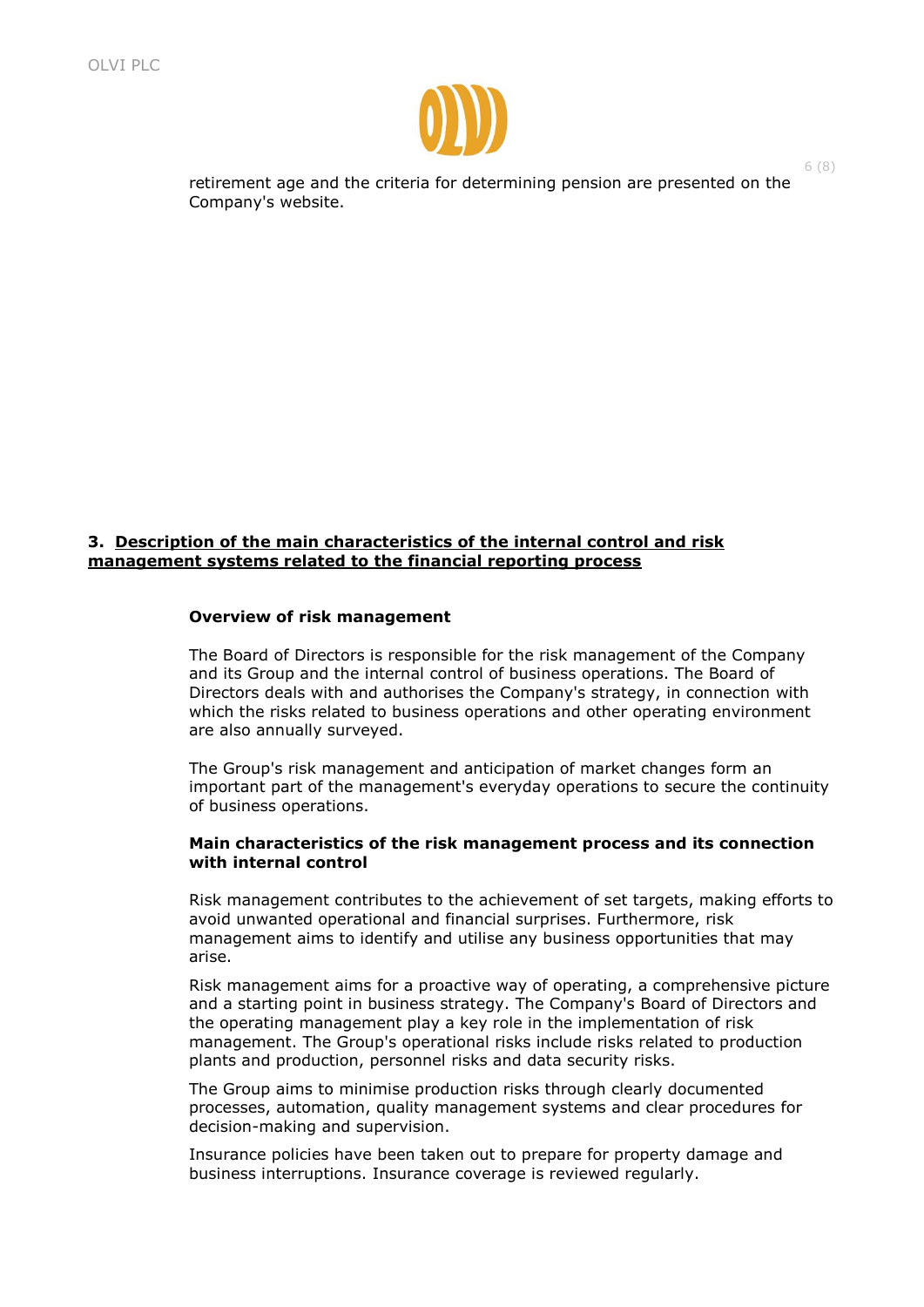

The realisation of personnel risks is prevented by a backup person system, job rotation and maintaining a good working atmosphere.

The management and supervision of data security risks is centralised with the Group's information management. Olvi Group's information management is reviewed by the data security experts of the auditing firm.

The most significant identified risk areas are also taken into account in the action plans of internal control. This ensures that risk areas are monitored systematically and that the response to any situation requiring a remedy is quick.

Risk management related to financial reporting includes, for example, reports on realised results and other key figures and the preparation of forecasts. Olvi Group's financial development and risks are monitored on a monthly basis in the Board of Directors and Management Groups. In addition, the Group's Board of Directors deals with risks regularly in connection with the discussion of annual and interim reports.

#### **Internal control**

Internal control is a material part of the Company's administration and management systems. It covers all functions and organisational levels of Olvi Group. The purpose of control is to provide sufficient assurance that the Company can implement its strategy. In view of the nature and scope of the business operations, the Company has not considered it appropriate to provide for a special internal audit organisation, but its duties are included in the duties of the business operations organisation in all Group units.

#### **Audit**

The Company's auditor, which shall be an auditing firm approved by the Central Chamber of Commerce, is elected annually at the General Meeting. The term of office of the auditor terminates at the close of the first General Meeting following the election. It is the duty of the auditor to ensure that the financial statements have been prepared in accordance with the valid legislation and that they provide a true and fair view of the Company's result and financial position and other necessary information for the Company's stakeholders. The requirements of internal control are also taken into account in the auditors' audit plans.

The auditor annually issues its report to the Company's Annual General Meeting. In addition, the auditor reports on the main points of the annual audit plan and provides a written auditor's report concerning the entire Group to the Board of Directors in connection with the financial statements. The auditor participates in Board meetings at least once a year.

In 2013, the auditor elected by the Annual General Meeting was PricewaterhouseCoopers Oy, Certified Public Accountants, which was responsible for the audit of the Group's parent company Olvi plc and the subsidiaries located

7 (8)